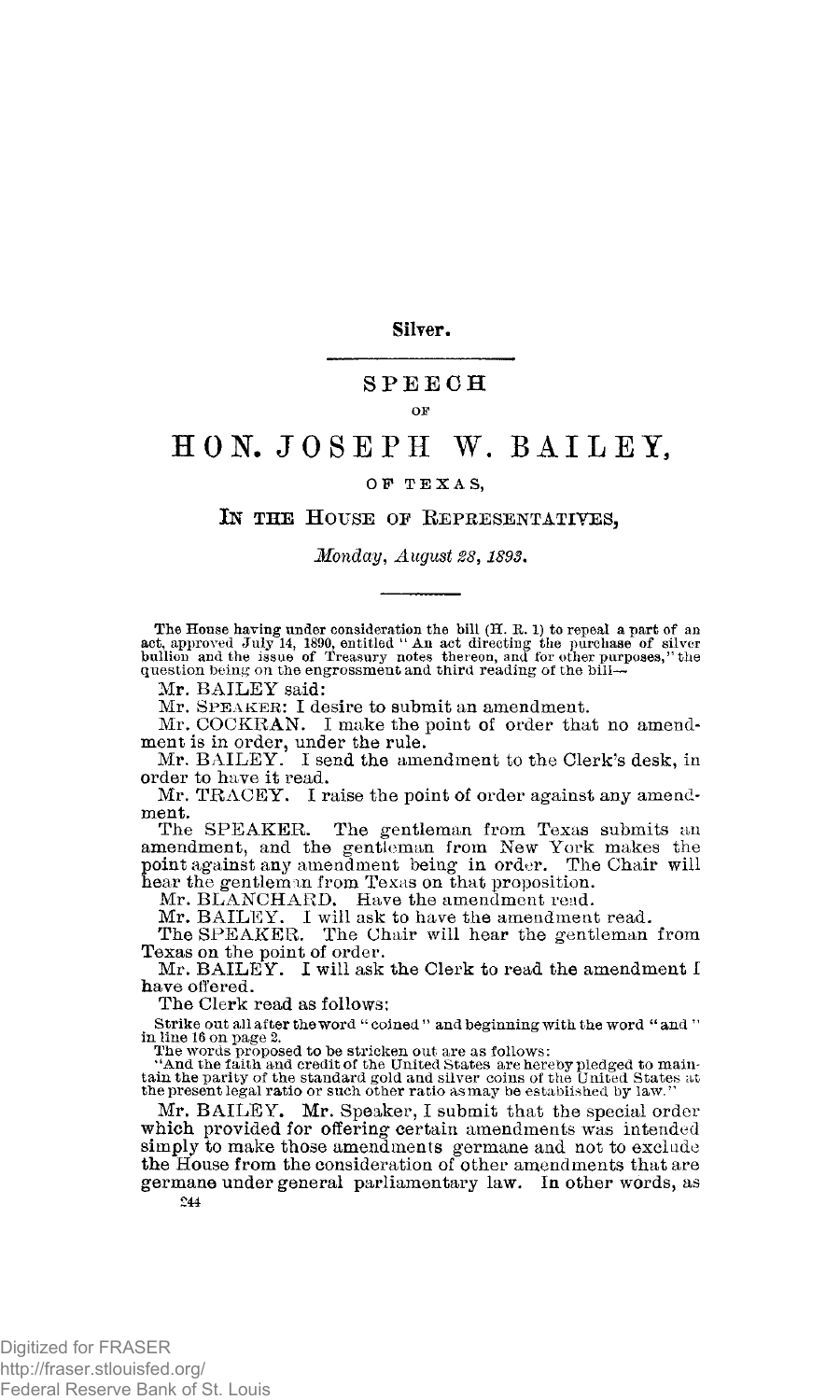I understand it, many of us believed that the propositions upon which we have been voting so far would have been subject to a point of order if offered as amendments to the bill introduced by the gentleman from West Virginia [Mr. **WILSON**], and in order to make these amendments germane, and thus to eliminate all question as to their pertinency, it was agreed that we should adopt a special order under which they could be considered: but I do not suppose that any intelligent gentleman was willing to agree to an order, or willing to reach a compromise, that denied him the right to offer an amendment to a bill which he had never .read. We did not know what the bill contained. Suppose, Mr. Speaker, the gentleman from West Virginia had seen fit to conclude his bill with a proposition expressly authorizing the Secretary of the Treasury to issue gold bonds to make safe the gold reserve in the Treasury; is it to be understood that the gentlemen who are willing and anxious to vote for the repeal of the purchasing clause of the Sherman act should stand committed to its support without an opportunity to strike out the bond provision? While I understand this special order did make these amendments germane, I do not understand it to go so far as to say that other amendments, being germane, would be denied consideration.

This bill does not reenact the language of the law, a portion of which it repeals; it goes further. The language of the act<br>of July 14, 1890, is that "it is the established policy of the Gov-<br>ernment to maintain the parity of the two metals." This bill<br>"pledges the faith and credit the parity," not of the metals, but of the coin.

The words which I have proposed to strike out have no proper place in a bill to repeal the purchasing clause of the Sherman law. If the House is determined upon the unconditional repeal of that part of that act, it ought to stop there, and not insert a provision which effects a radical change in the relation of our gold and silver coin. Each is now a money of ultimate payment, and neither is redeemable in the other. They ought to remain so, at least until it is demonstrated that they can not be kept in circulation on equal terms. That time will never come. With 39,000,000 people and a much smaller volume of business than ours, France easily maintains \$700,000,000 of silver money which is not convertible into gold. Our entire stock of silver money, including silver certificates and subsidiary coin, is only about \$615,000,000, and it cannot be possible that we must make this redeemable in gold in order to keep it from depreciating.

Gentlemen on the other side have complained all through this debate that we were misrepresenting them when we charged that they were attempting to destroy a part of the money of the country. They have declared that they were, in fact, endeavoring to preserve the silver money which we already have by protecting it against a further increase. And yet, sir, their bill not only discontinues the use of silver as a means of enlarging our circulating medium, but it absolutely degrades our silver dollars and our silver certificates into mere credits redeemable in gold.

There is no escape from this conclusion: Whenever one coin is made redeemable in another, the coin to be redeemed ceases to be money in the true sense of that word. Prof. Price defines **244** 

Digitized for FRASER http://fraser.stlouisfed.org/ Federal Reserve Bank of St. Louis